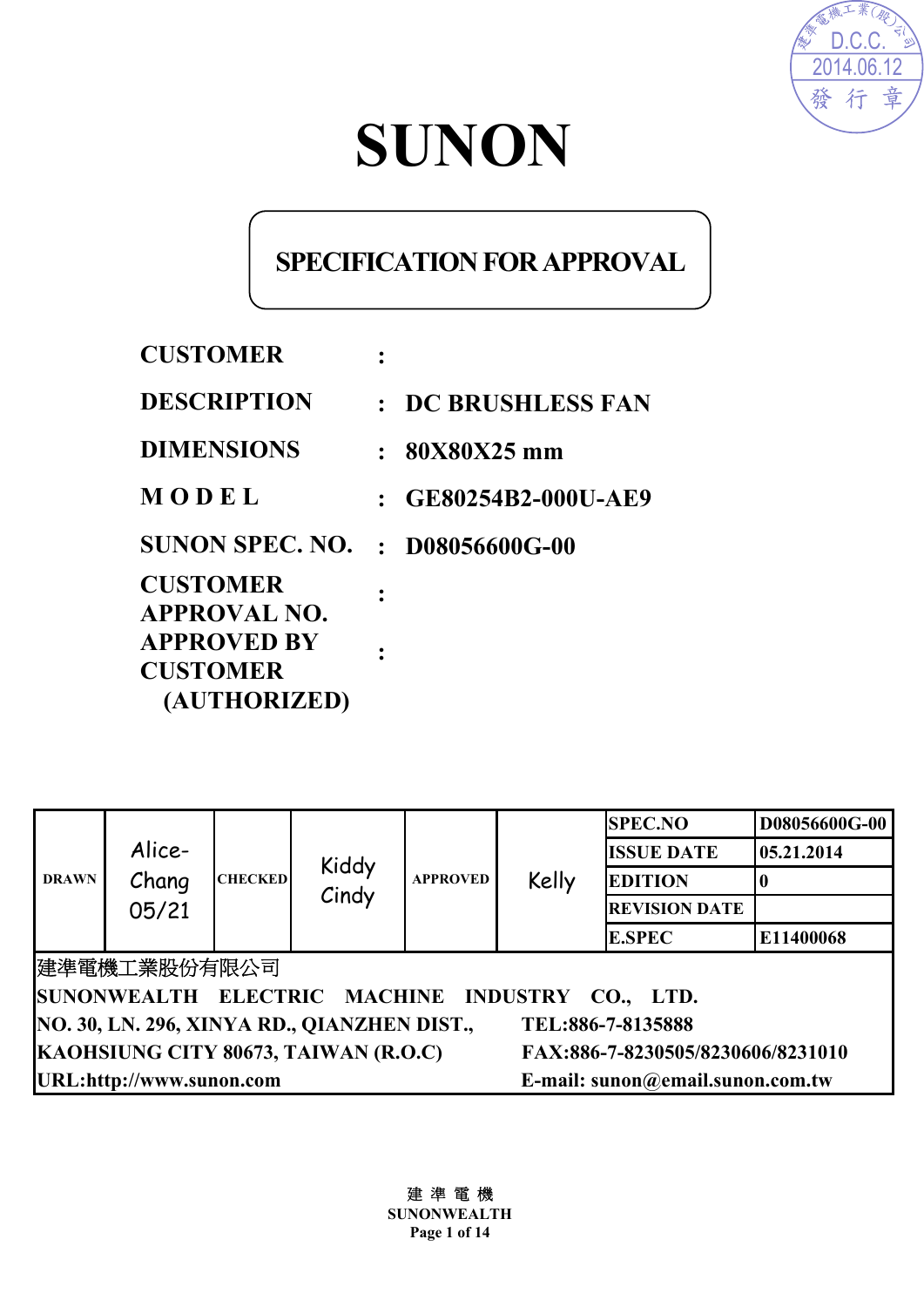

| 編碼        | 尺寸(mm)    | 編碼           | 尺寸(mm)      | 編碼                     | 尺寸(mm)      | 編碼        | 尺寸(mm)      |
|-----------|-----------|--------------|-------------|------------------------|-------------|-----------|-------------|
| $01 - 09$ | $01 - 09$ | $A0 \sim A9$ | $100 - 109$ | $K0-K9$                | $200 - 209$ | V0~V9     | $300 - 309$ |
| $10 - 19$ | $10 - 19$ | $B0\sim B9$  | $110 - 119$ | $L0\nightharpoonup L9$ | $210 - 219$ | $W0-W9$   | $310 - 319$ |
| $20 - 29$ | $20 - 29$ | $C0 \sim C9$ | $120 - 129$ | M0~M9                  | $220 - 229$ | X0~X9     | $320 - 329$ |
| $30 - 39$ | $30 - 39$ | $D0\neg D9$  | $130 - 139$ | N0~N9                  | $230 - 239$ | Y0~Y9     | $330 - 339$ |
| $40 - 49$ | $40 - 49$ | $E0 - E9$    | $140 - 149$ | $P_0 \sim P_9$         | $240 - 249$ | $Z0 - Z9$ | $340 - 349$ |
| $50 - 59$ | $50 - 59$ | $F0-F9$      | $150 - 159$ | $Q0 - Q9$              | $250 - 259$ |           |             |
| $60 - 69$ | $60 - 69$ | $G0 \sim G9$ | $160 - 169$ | $R0-P9$                | $260 - 269$ |           |             |
| $70 - 79$ | $70 - 79$ | H0~H9        | $170 - 179$ | $S0- S9$               | $270 - 279$ |           |             |
| $80 - 89$ | $80 - 89$ | I0~I9        | $180 - 189$ | T0~T9                  | $280 - 289$ |           |             |
| $90 - 99$ | $90 - 99$ | J0~J9        | $190 - 199$ | U0~U9                  | $290 - 299$ |           |             |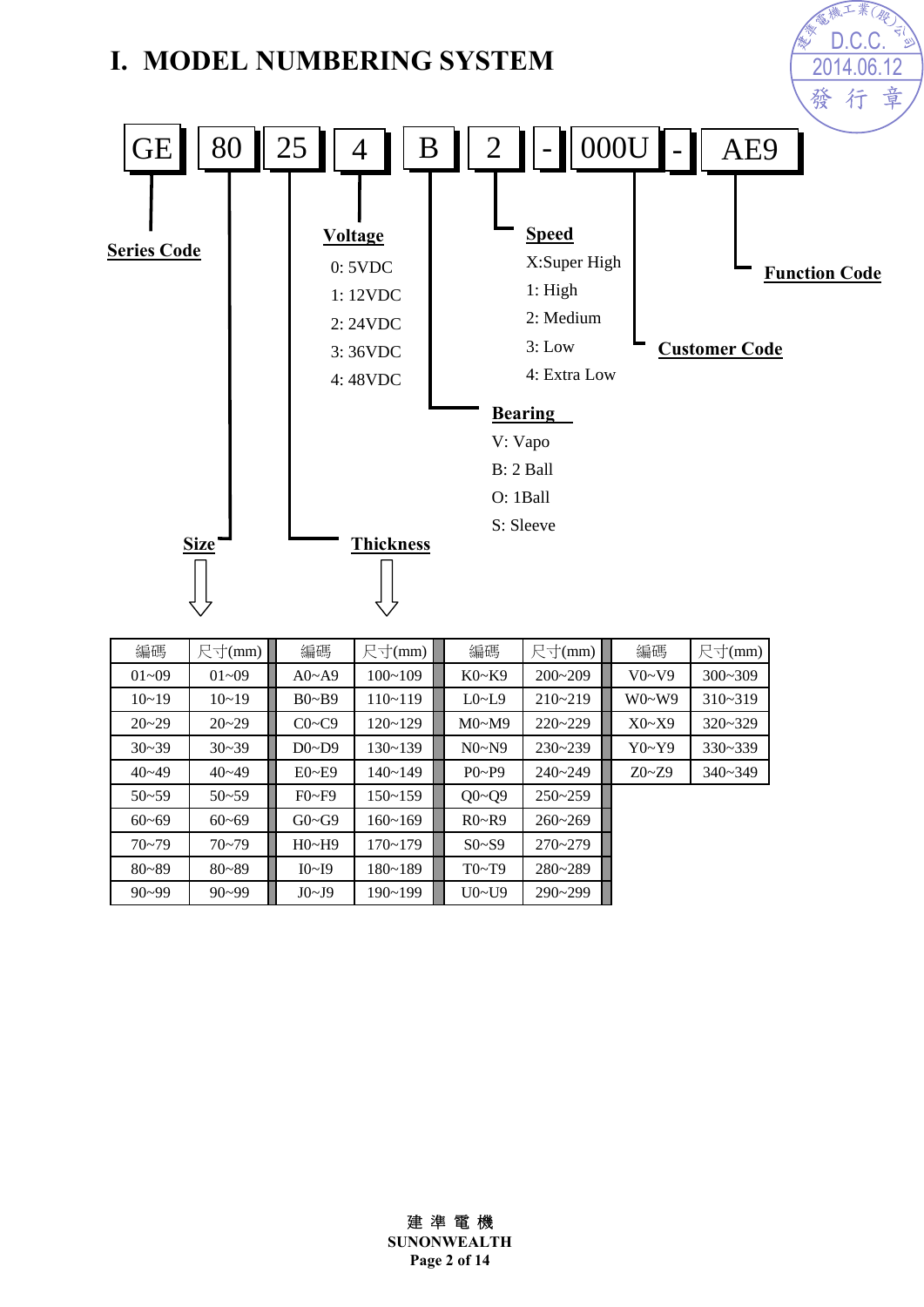## **II. SPECIFICATION**



#### **1. MECHANICAL CHARACTERISTIC**

| <b>MOTOR DESIGN</b>           | 2 phases, 4-poles Brushless DC motor.            |
|-------------------------------|--------------------------------------------------|
| <b>BEARING SYSTEM</b>         | <b>Precision ball bearing system</b>             |
| <b>DIMENSIONS</b>             | See Page 6                                       |
| <b>MATERIALS OF FRAME</b>     | Thermoplastic PBT of UL 94V-0                    |
| <b>MATERIALS OF FAN BLADE</b> | Thermoplastic PBT of UL 94V-0                    |
| <b>DIRECTION OF ROTATION</b>  | Counter-clockwise viewed from front of fan blade |
| <b>MOUNTING HOLES</b>         | Diameter 4.3 mm in 8 holes                       |
| WEIGHT                        | 105 g                                            |

#### **2. ELECTRIC CHARACTERISTIC**

| <b>RATED VOLTAGE</b>               | <b>48 VDC</b>                         |
|------------------------------------|---------------------------------------|
| <b>RATED CURRENT</b>               | $95 \text{ mA} / \text{Max}$ . 110 mA |
| <b>RATED POWER CONSUMPTION</b>     | <b>4.56 WATTS / Max. 5.28 WATTS</b>   |
| <b>SAFETY POWER CONSUMPTION</b>    | <b>4.80 WATTS</b>                     |
| <b>OPERATING VOLTAGE RANGE</b>     | 24~56 VDC                             |
| <b>STARTING VOLTAGE</b>            | 24 VDC (25 deg. C POWER ON/OFF)       |
| <b>OPERATING TEMPERATURE RANGE</b> | $-10$ to $+70$ deg. C                 |
| <b>STORAGE TEMPERATURE RANGE</b>   | $-40$ to $+80$ deg. C                 |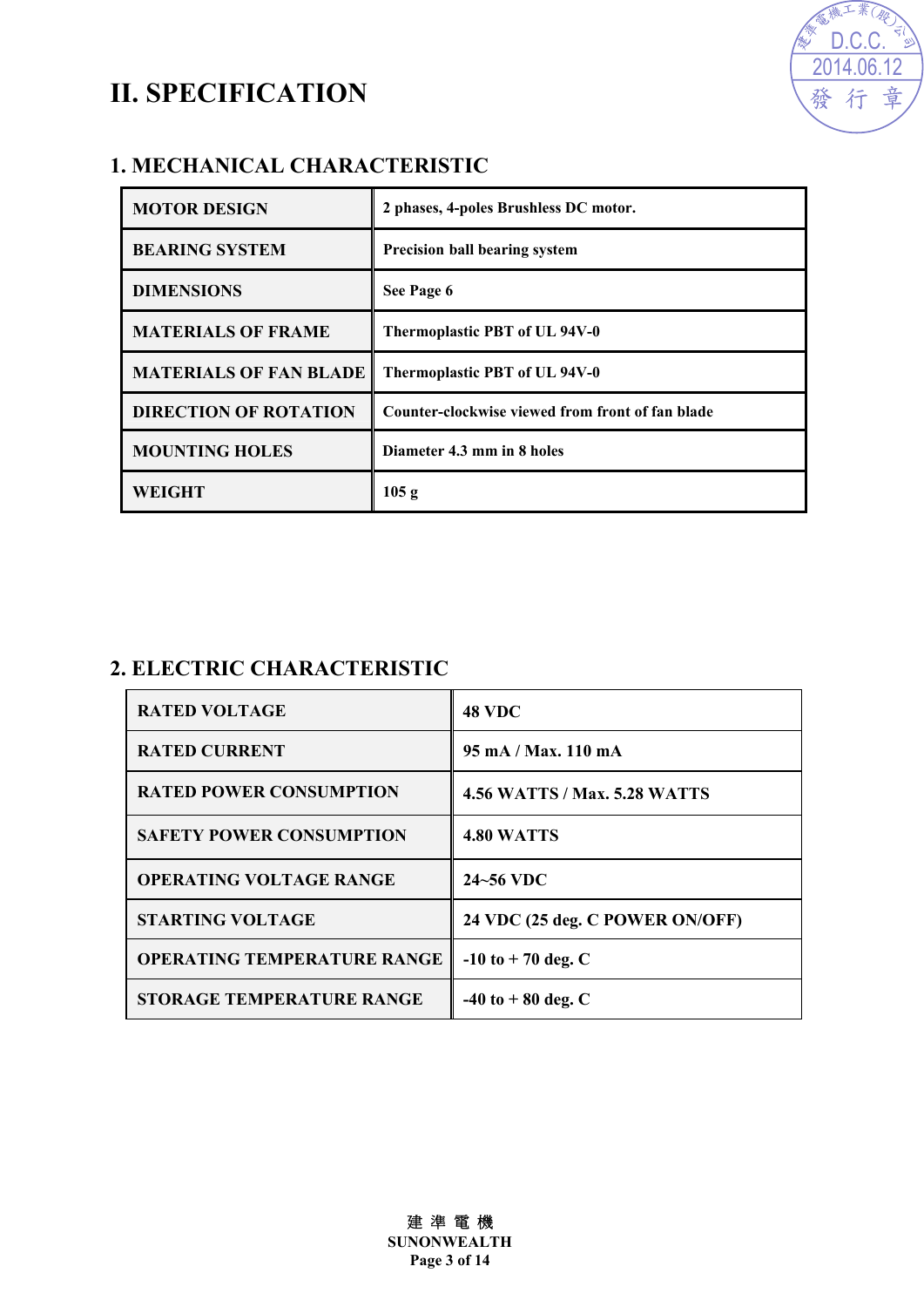#### **3. PERFORMANCE CHARACTERISTIC**

| <b>RATED SPEED</b>                                     | 發<br>4500 RPM $\pm$ 10% at rated voltage                                                                                                                                                                                                                                                                                                                                                                           |  |
|--------------------------------------------------------|--------------------------------------------------------------------------------------------------------------------------------------------------------------------------------------------------------------------------------------------------------------------------------------------------------------------------------------------------------------------------------------------------------------------|--|
| <b>AIR FLOW</b>                                        | <b>57.0 CFM</b>                                                                                                                                                                                                                                                                                                                                                                                                    |  |
| <b>STATIC PRESSURE</b>                                 | $0.35$ Inch-H <sub>2</sub> O                                                                                                                                                                                                                                                                                                                                                                                       |  |
| <b>ACOUSTIC NOISE</b>                                  | $46.0$ dB(A)                                                                                                                                                                                                                                                                                                                                                                                                       |  |
| <b>AIR FLOW V.S. PRESSURE</b>                          | See Page 5                                                                                                                                                                                                                                                                                                                                                                                                         |  |
| <b>INSULATION CLASS</b>                                | <b>UL Class A</b>                                                                                                                                                                                                                                                                                                                                                                                                  |  |
| <b>INSULATION RESISTANCE</b><br><b>PLASTIC HOUSING</b> | 10M ohm at 500 VDC between internal stator and<br>lead wire $(+)$                                                                                                                                                                                                                                                                                                                                                  |  |
| <b>DIELECTRIC STRENGTH</b>                             | Applied AC 500 V for one minute or AC 600 V for 2<br>Seconds between housing and lead wire $(+)$                                                                                                                                                                                                                                                                                                                   |  |
| <b>LIFE EXPECTANCY</b>                                 | 70,000 Hours at 40 deg. C, 65% humidity, 90% CL.                                                                                                                                                                                                                                                                                                                                                                   |  |
| <b>PROTECTION</b>                                      | ⊠Automatic Restart<br>Note: In a situation where the fan is locked by an external force<br>while the electricity is on, an increase in coil temperature will be<br>prevented by temporarily turning off the electrical power to the<br>motor. The fan will automatically restart when the locked rotor<br>condition is released.                                                                                   |  |
|                                                        | <b>⊠Polarity Protection</b>                                                                                                                                                                                                                                                                                                                                                                                        |  |
| <b>IP Class: IP68</b>                                  | According to IEC 529 (or IEC 34-5) IP standard, the average<br>temperature is 23~24°C and humidity is 67% RH for Dust Water Test.<br>The fan needs to be test and Spray Put in dust box for 8 hours for Dust<br>Test and be put in long period immersion of water for Spray Water<br>Test. After these 2 tests, which executing by regular standard, the fan<br>will be measured the performance is normal or not. |  |
|                                                        | PS. There are different applicative environments and systems by<br>different customers, so please put the product in the most suitable<br>environment to measure the performances.                                                                                                                                                                                                                                 |  |

高雅工業(學 D.C.C.2014.06.12

**AND** 

章

#### **4. SAFETY**

| <b>SAFETY</b> | ∪∟     | <b>CUR</b> | THV<br>$\overline{ }$ | $\cap$ F<br>نلت |
|---------------|--------|------------|-----------------------|-----------------|
| NO.           | E77551 | E77551     |                       |                 |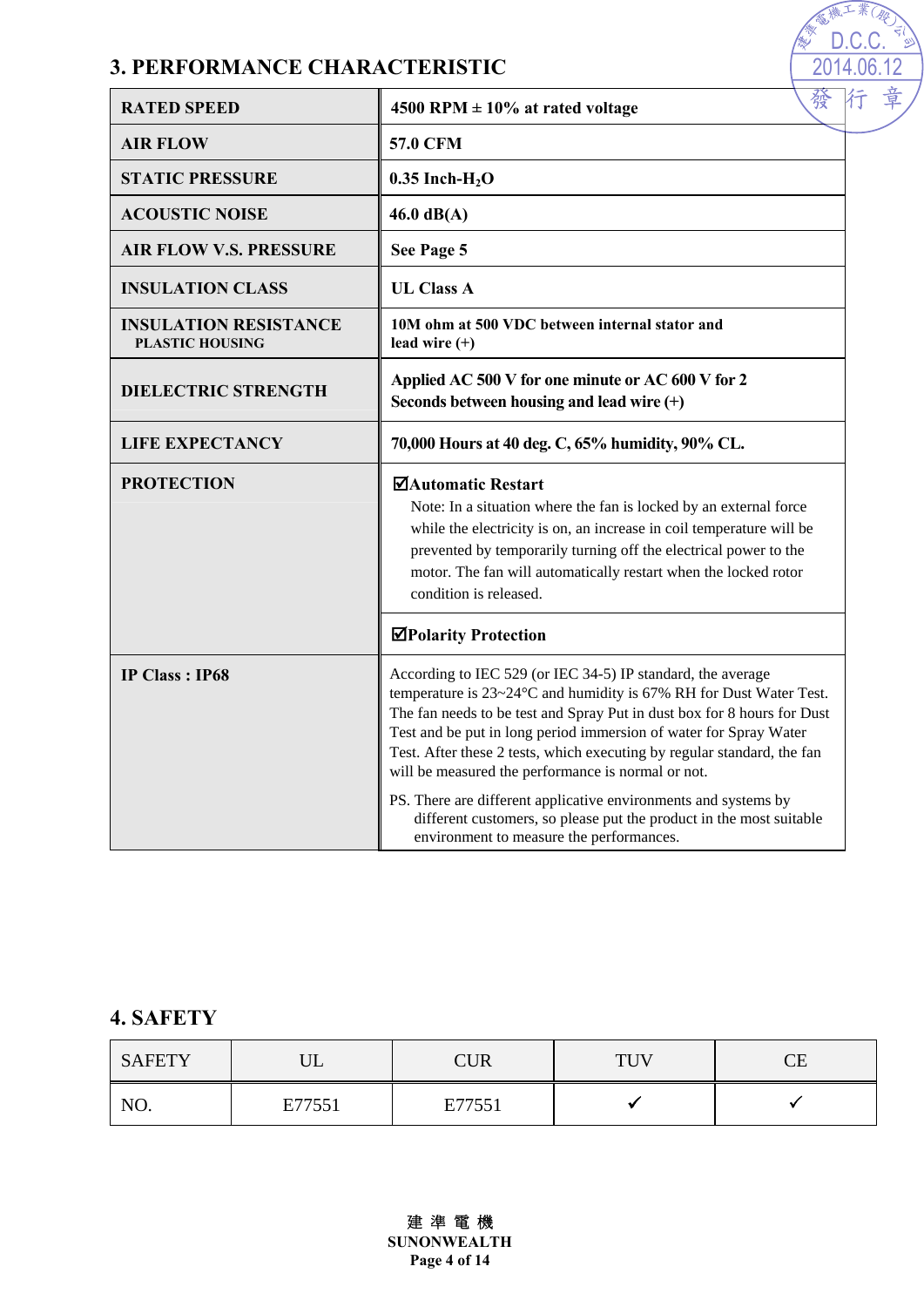# **MODEL : GE80254B2-000U-AE9**

2014.06.12

行

發

**D.C.** Fill

章

# **PERFORMANCE CURVES**

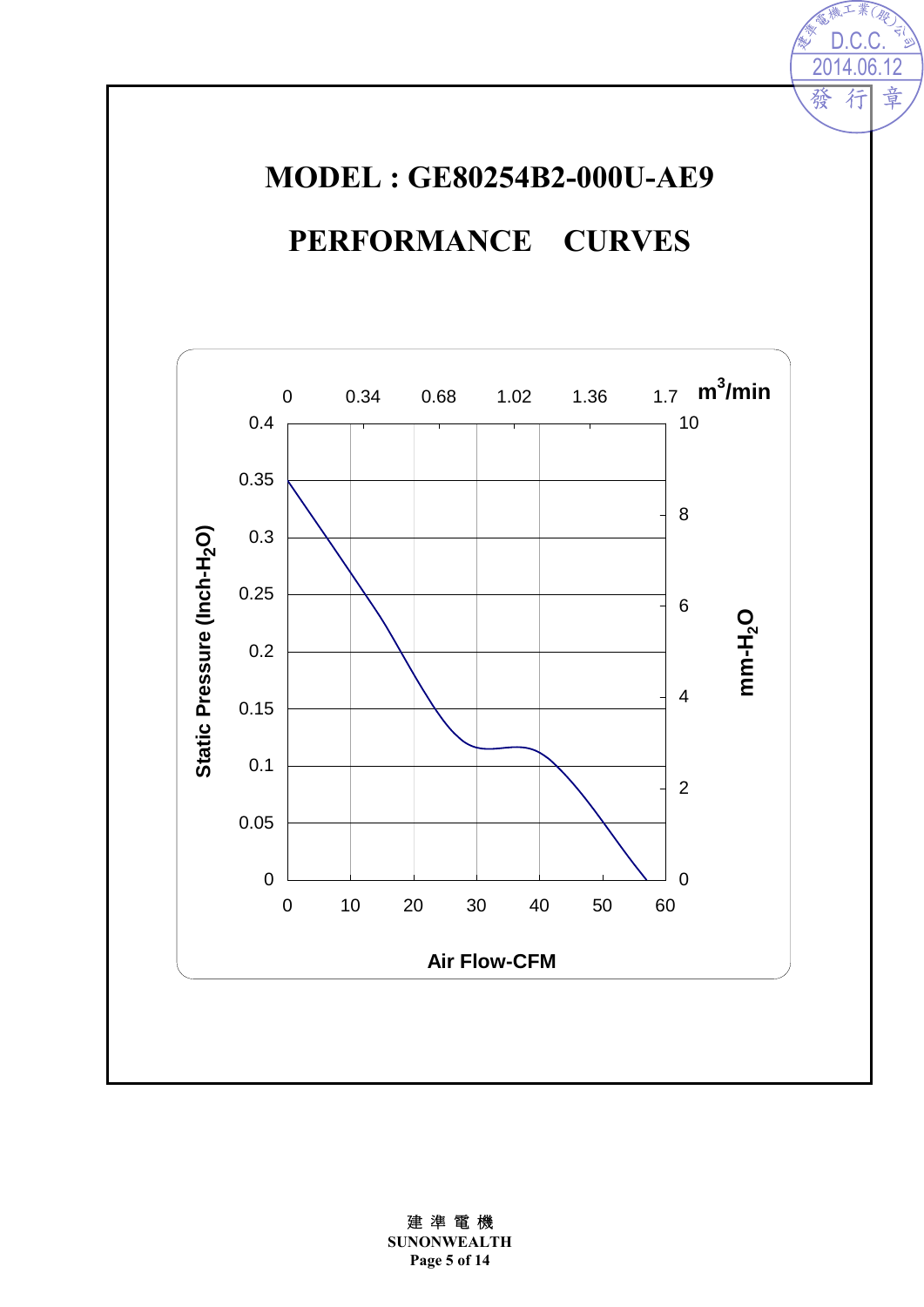

建 準 電 機 **SUNONWEALTH Page 6 of 14**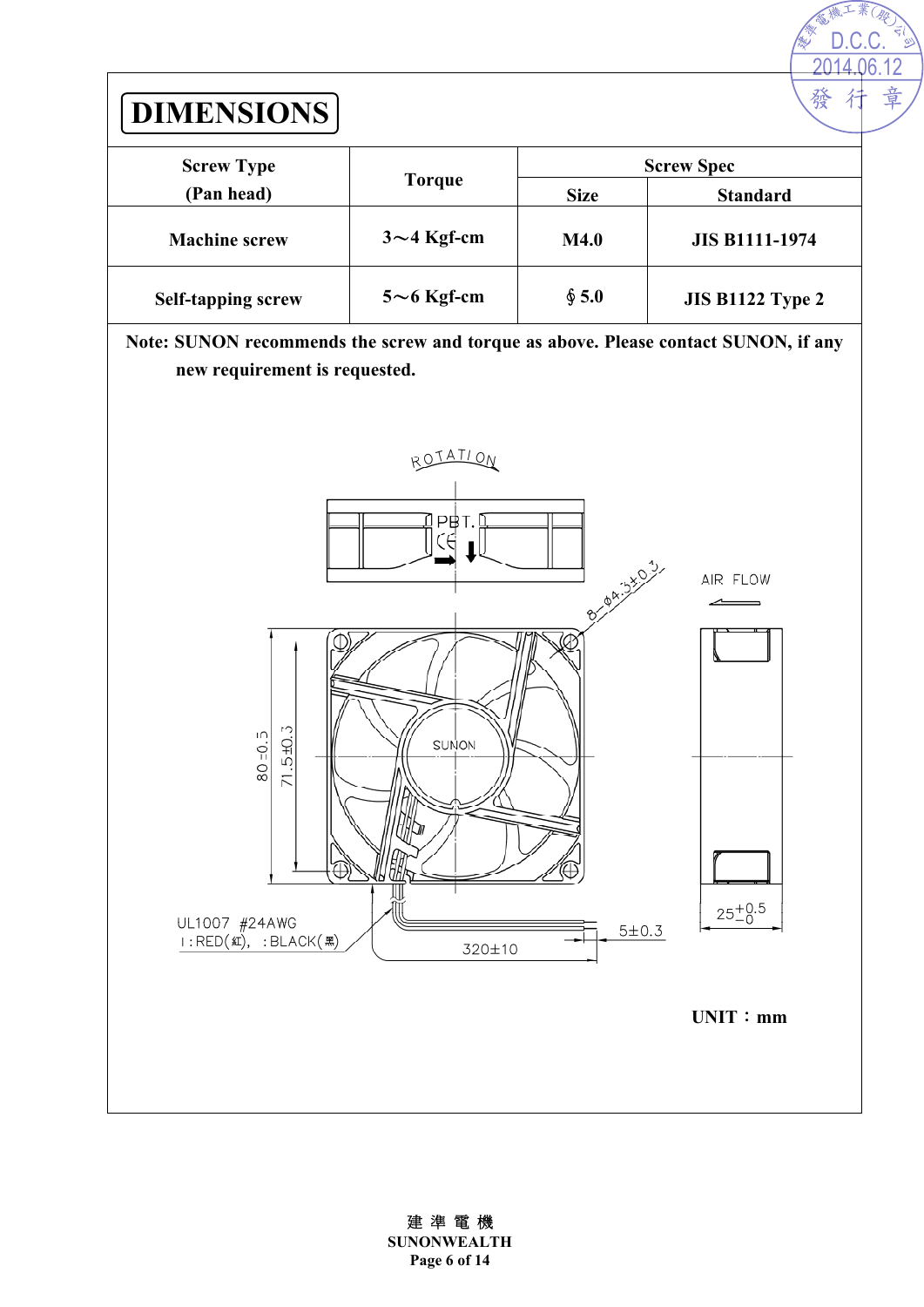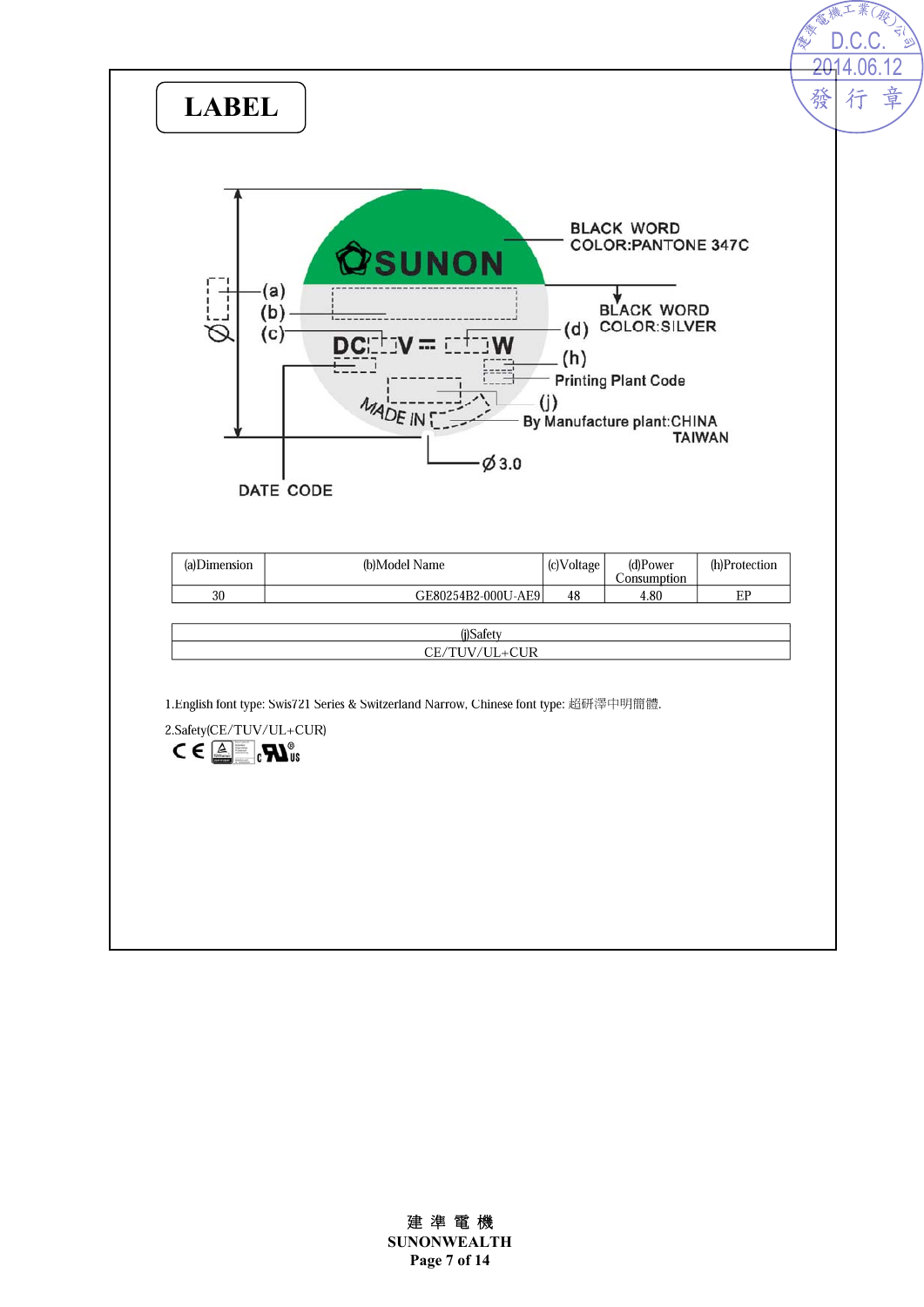

#### **III. OTHER SPECIFIED TESTING**

The following is a general description of certain tests that are performed on representative SUNON fans. Nothing in this document is intended to suggest that these tests are performed on every model of SUNON fan. Moreover, the descriptions that follow each test are meant only to provide a general explanation of each test. If you would like a more detailed explanation as to any test identified in this Section, SUNON can provide such an explanation upon request.

#### **1. DROP PROOF TEST**

Fans are packaged in a standard size shipping box and are dropped to the ground from certain heights and angles depending on the weight of the particular box.

#### **2. HUMIDITY PROOF TEST**

The fan is operated for 96 continuous hours in an environment with humidity of 90% to 95% RH at  $60^{\circ}C + 2^{\circ}C$ .

#### **3. VIBRATION PROOF TEST**

Vibration with an amplitude 2mm and a frequency of 5-55-5hz is applied in all 3 directions (X,Y,Z), in cycles of 1 hour each, for a total vibration time of 3hours.

#### **4. THERMAL CYCLING TEST**

The fan is operated in a testing chamber for 50 cycles. In each cycle, the temperature is gradually increased from -10°C to 70°C for 90 minutes, and subsequently operated at 70°C for 120 minutes. The temperature is then gradually decreased from 70°C to -10°C for 90 minutes, and subsequently operated at -10°C for 120 minutes.

#### **5. SHOCK PROOF TEST**

100G of force is applied in the 3 directions (X,Y, and Z) for 2 milliseconds each.

#### **6. LIFE EXPECTANCY**

The "Life Expectancy" of SUNON fans is determined in SUNON's reliability test laboratory by using temperature chambers. The "Life Expectancy" of this fan has not been evaluated for use in combination with any end application. Therefore, the Life Expectancy Test Reports (L10 and MTTF Report) that relate to this fan are only for reference.

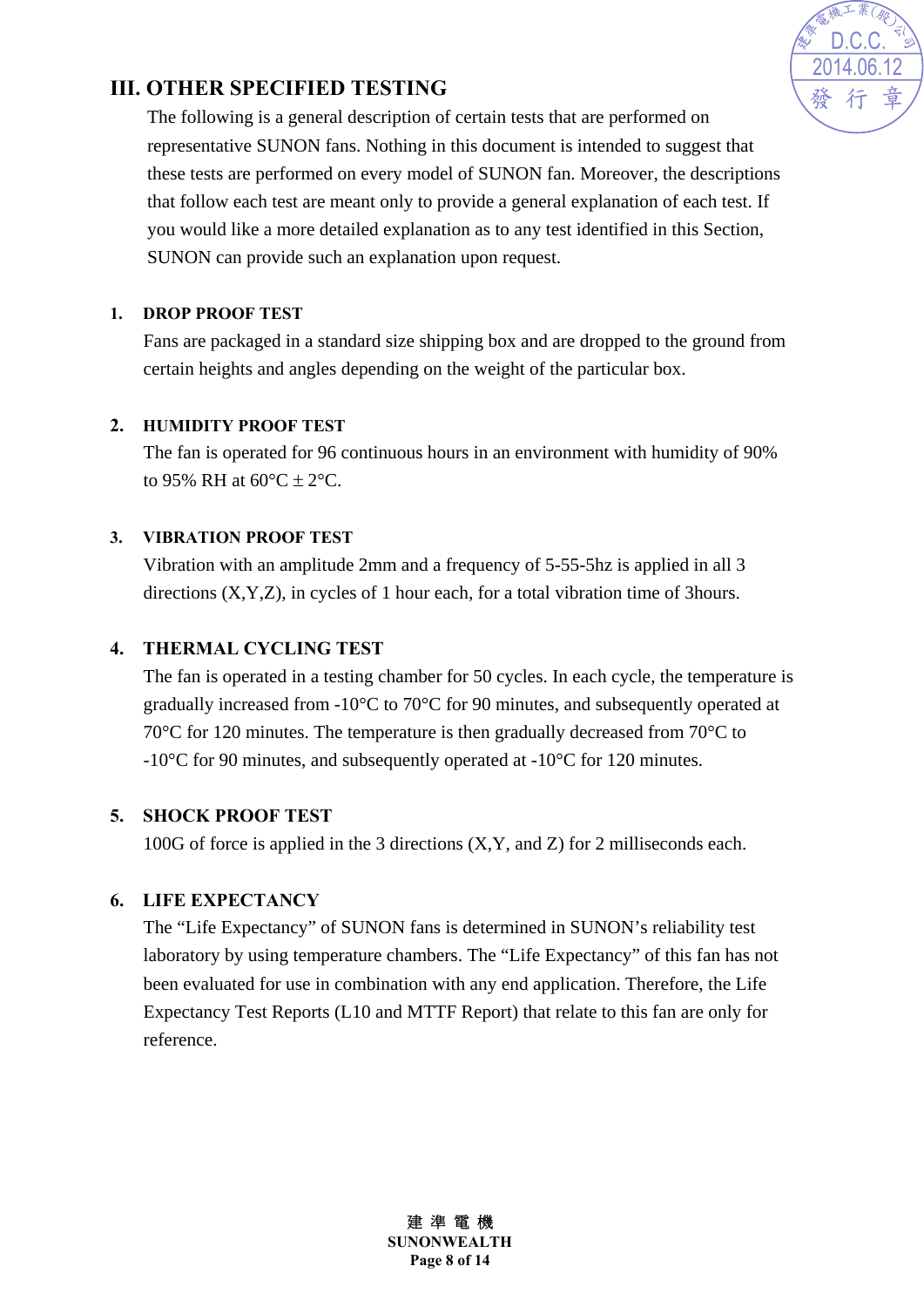#### **IV. CHARACTERISTIC DEFINITION**

The following is a general description of certain tests that are performed on representative SUNON fans in order to determine the specifications of the fan**.** Nothing in this document is intended to suggest that these tests are performed on every model of SUNON fan. Moreover, the descriptions that follow each test are meant only to provide a general explanation of each test. If you would like a more detailed explanation as to any test identified in this Section, SUNON can provide such an explanation upon request.

#### **1. ACOUSTICAL NOISE**

Measured in a semi-anechoic chamber with background noise level below 15dB(A).



#### 1 METER FROM MICROPHONE TO FAN INTAKE

The fan is running in free air under shaft horizontal condition with the microphone at distance of one meter from the fan intake.

#### **2. INPUT POWER**

Measured after continuous 10 minute operation at rated voltage in clean air ( STATIC PRESSURE=0), and at ambient temperature of 25 degrees C under shaft horizontal condition.

#### **3. RATED CURRENT**

Measured after continuous 10 minute operation at rated voltage in clean air ( STATIC PRESSURE=0), and at ambient temperature of 25 degrees C under shaft horizontal condition.



建 準 電 機 **SUNONWEALTH Page 9 of 14**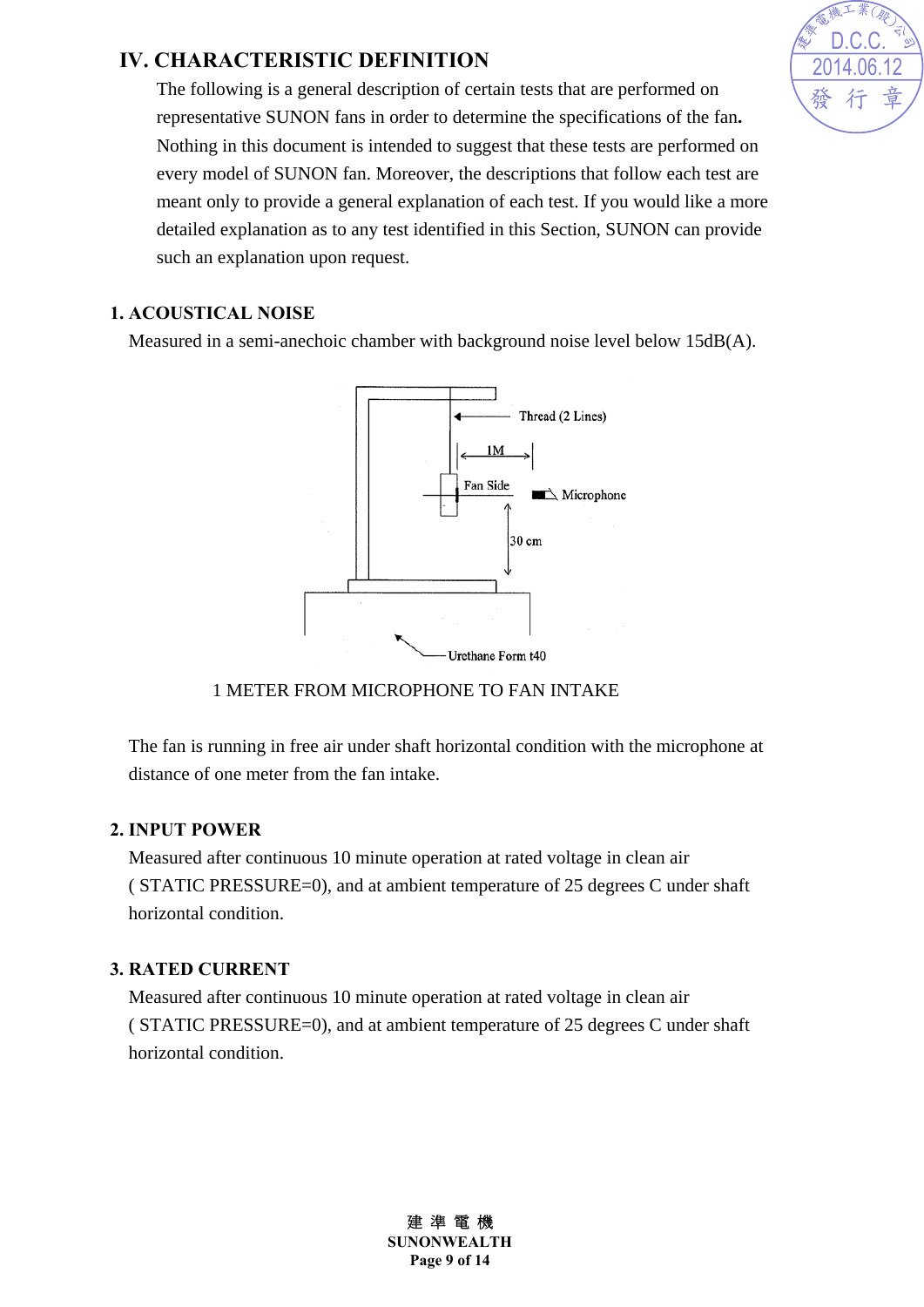#### **4. RATED SPEED**

Measured after continuous 10 minute operation at rated voltage in clean air ( STATIC PRESSURE=0), and at ambient temperature of 25 degrees C under shaft horizontal condition.



#### **5. STARTING VOLTAGE**

Measured the voltage which enables to start the fan in the clean air (static pressure  $= 0$ ) by switching on at the voltage under shaft horizontal condition. It is not at continuously increasing voltage adjustment.

#### **6. LOCKED ROTOR CURRENT**

Measured immediately after the fan blade is locked.

#### **7. AIR FLOW AND STATIC PRESSURE**

The performance specification of air flow and static pressure shown in this specification for approval is measured using the exhaust method. A double chamber is used in accordance with AMCA 210 standard or DIN 24163 specification . The values are recorded when the fan speed has stabilized at rated voltage.

#### **8. INSULATION RESISTANCE**

- 1. PLASTIC HOUSING:
	- (1) Measured between internal stator and lead wire(+).
	- (2) Measured between housing and lead wire(+).

#### 2. ALUMINIUM HOUSING:

Measured between internal stator and lead wire $(+)$ .

#### **9. DIELECTRIC STRENGTH**

Measure between housing and lead wire $(+)$ .

建 準 電 機 **SUNONWEALTH Page 10 of 14**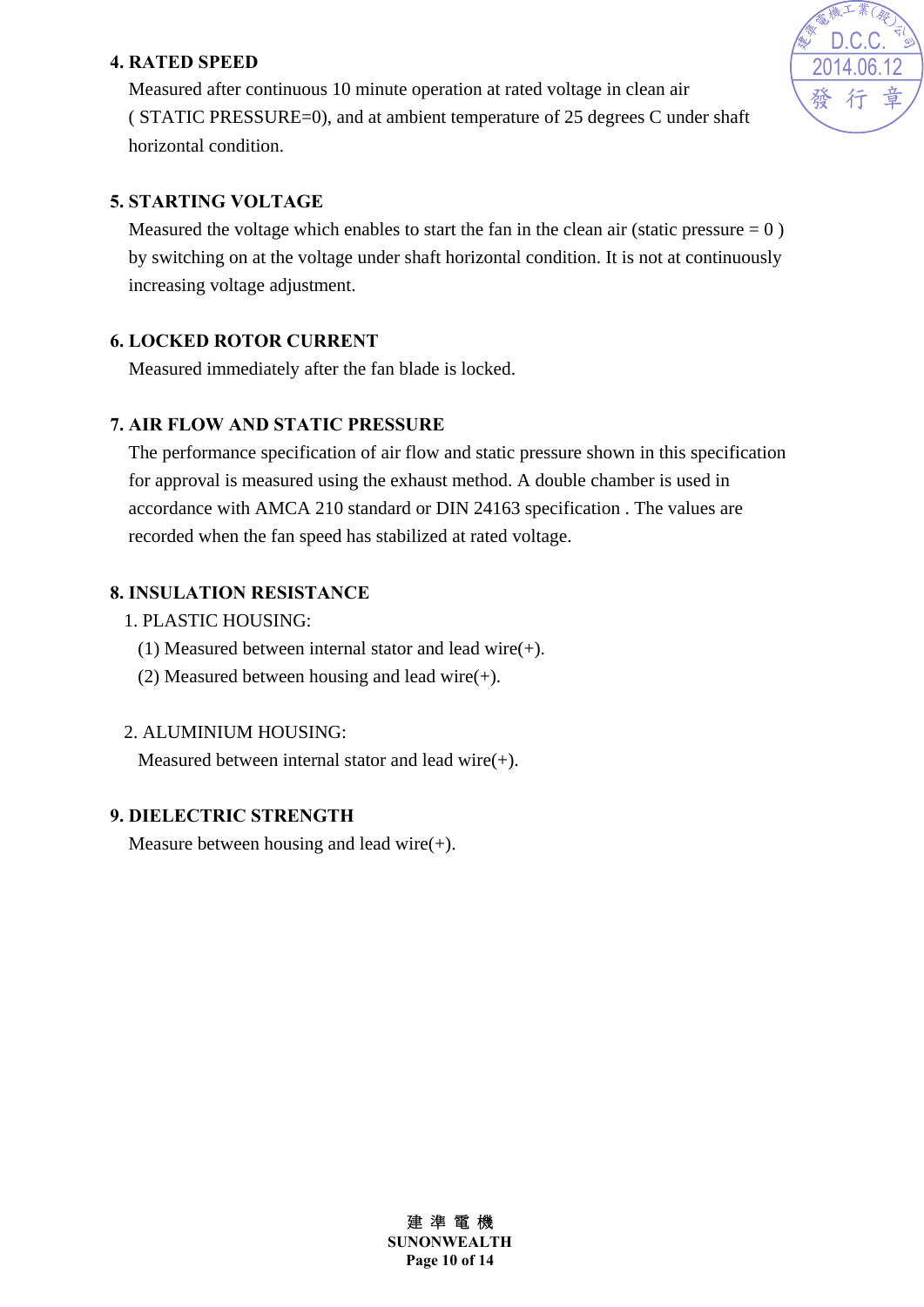## **V. NOTE**



#### Ⅰ**.SAFETY**

- 1. DO NOT use or operate this fan in excess of the limitations set forth in this specification. SUNON is not responsible for the non-performance of this fan and/or any damages resulting from its use, if it is not used or operated in accordance with the specifications.
- 2. SUNON recommends adding a protection circuit to the product or application in which this fan is installed, such as a thermo-fuse, or current-fuse or thermo-protector. The failure to use such a device may result in smoke, fire, electric shock by insulation degradation in cases of motor lead short circuit, overload, or over voltage, and/or other failure.
- 3. SUNON recommends installing a protection device to the product or application in which this fan is installed if there is a possibility of reverse-connection between VDC (+) and GND (-). The failure to install such a device may result in smoke, fire, and/or destruction, although these conditions may not manifest immediately.
- 4. This fan must be installed and used in compliance with all applicable safety standards and regulations.
- 5. Use proper care when handling and/or installing this fan. Improper handling or installation of this fan may cause damage that could result in unsafe conditions.
- 6. Use proper care during installation and/or wiring. Failure to use proper care may cause damage to certain components of the fan including, but not limited to, the coil and lead wires, which could result in smoke and/or fire.
- 7. DO NOT use power or ground PWM to control the fan speed. If the fan speed needs to be adjusted, please contact SUNON to customize the product design for your application.
- 8. For critical or extreme environments, including non stop operation, please contact SUNON and we will gladly provide assistance with your product selection to ensure an appropriate cooling product for your application.

建 準 電 機 **SUNONWEALTH Page 11 of 14**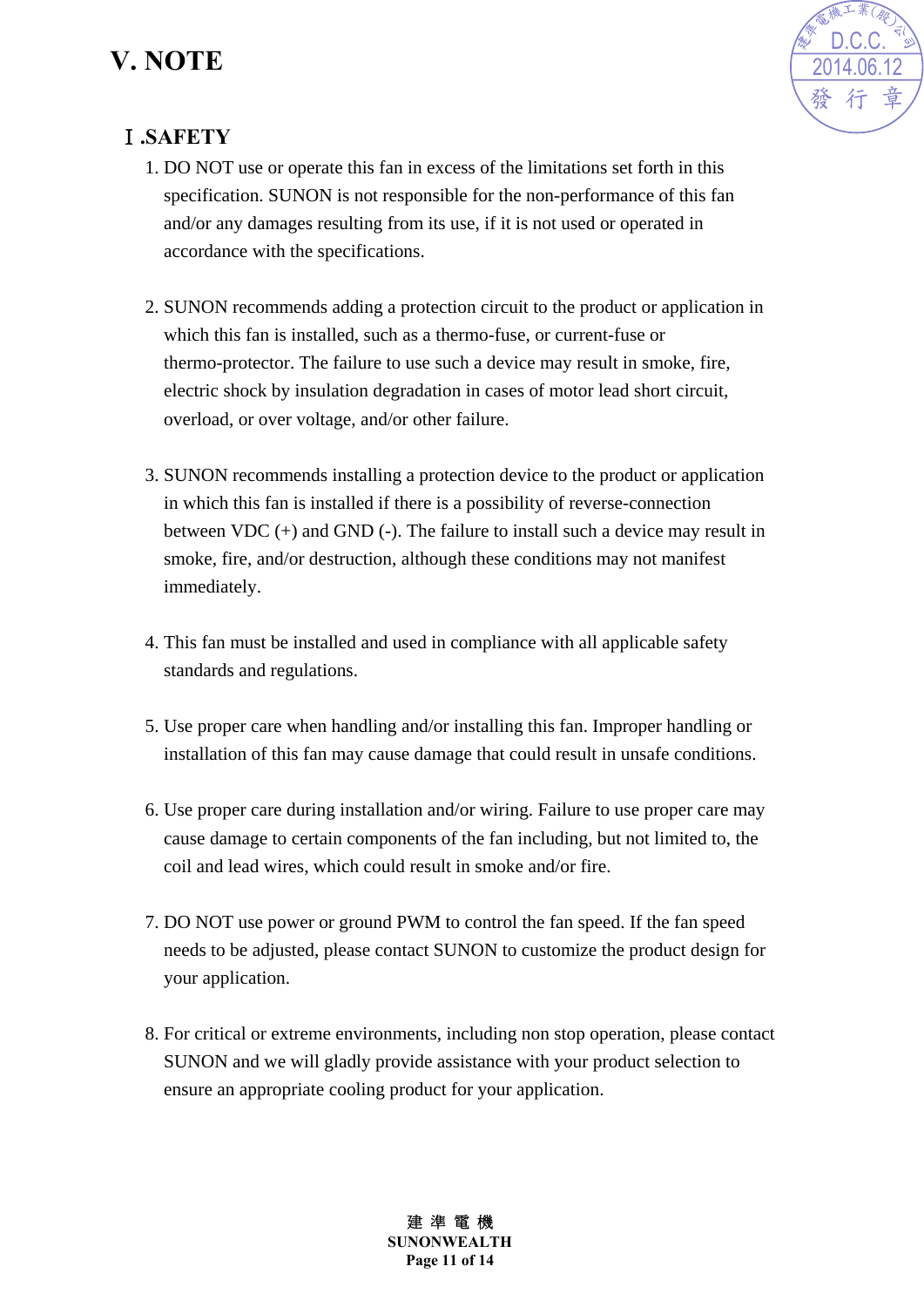#### **II. SPECIFICATION MODIFICATION**



- 1. SUNON offers engineering assistance on fan installation and cooling system design.
- 2. All changes, modifications and/or revisions to the specifications, if any, are incorporated in the attached specifications.
- 3. No changes, modifications and/or revisions to these specifications are effective absent agreement, by both SUNON and the customer, in writing.
- 4. This fan will be shipped in accordance with the attached specification unless SUNON and the customer have agreed otherwise, in writing, as specified in Paragraph 3, above.

#### **III. OTHER**

- 1. When building your device, please examine thoroughly any variation of EMC, temperature rise, life data, quality, etc. of this product by shock/drop/vibration testing, etc. If there are any problems or accidents in connection with this product, it should be mutually discussed and examined.
- 2. Use proper care when handling this fan. Components such as fan holders or bearings may be damaged, if touched with fingers or other objects. Additionally, static electricity (ESD) may damage the internal circuits of the fan.
- 3. DO NOT operate this fan in proximity to hazardous materials such as organic silicon, cyanogens, formalin, phenol, or corrosive gas environments including, but not limited to,  $H_2S$ ,  $SO_2$ ,  $NO_2$ , or  $Cl_2$ .
- 4. SUNON recommends that you protect this fan from exposure to outside elements such as dust, condensation, humidity or insects. Exposure of this fan to outside elements such as dust, condensation, humidity or insects may affect its performance and may cause safety hazards. SUNON does not warrant against damage to the product caused by outside elements.
- 5. This fan must be installed properly and securely. Improper mounting may cause harsh resonance, vibration, and noise.

建 進 雷 機 **SUNONWEALTH Page 12 of 14**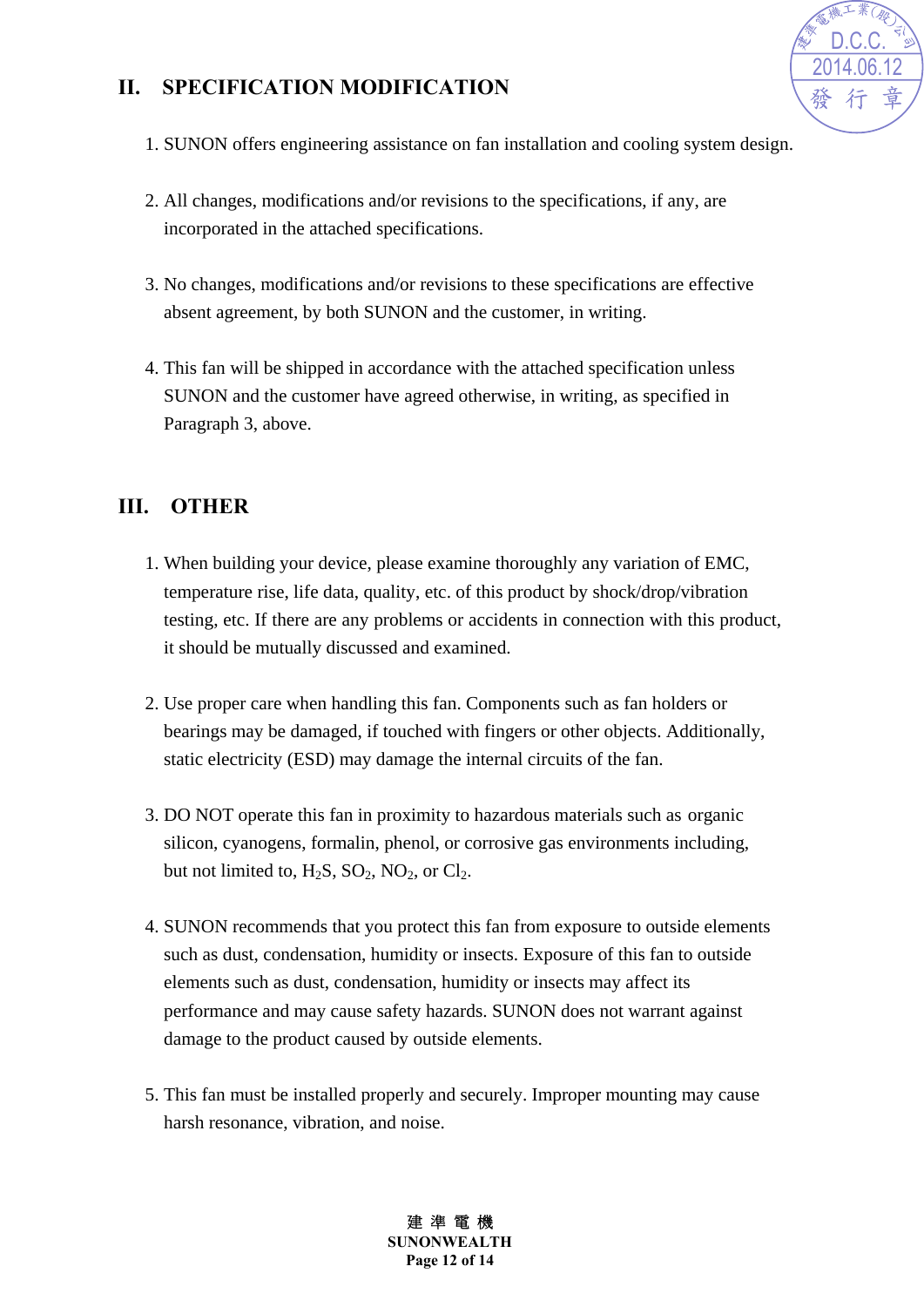6. Fan guards may prevent injury during handling or installation of the fan and are available for sale with this fan.



- 7. Unless otherwise noted, all testing of this fan is conducted at 25°C ambient temperature and sixty-five percent (65%) relative humidity.
- 8. DO NOT store this fan in an environment with high humidity. This fan must be stored in accordance with the attached specifications regarding storage temperature. If this fan is stored for more than 6 months, SUNON recommends functional testing before using.
- 9. SUNON reserves the right to use components from multiple sources at its discretion. The use of components from other sources will not affect the specifications as described herein.
- 10. The "Life Expectancy" of this fan has not been evaluated for use in combination with any end application. Therefore, the Life Expectancy Test Reports (L10 and MTTF Report) that relate to this fan are only for reference.

#### **VI. WARRANTY**

This fan is warranted against all defects which are proved to be fault in our workmanship and material for one year from the date of our delivery. The sole responsibility under the warranty shall be limited to the repair of the fan or the replacement thereof, at SUNON's sole discretion. SUNON will not be responsible for the failures of its fans due to improper handing, misuse or the failure to follow specifications or instructions for use. In the event of warranty claim, the customer shall immediately notify SUNON for verification. SUNON will not be responsible for any consequential damage to the customer's equipment as a result of any fans proven to be defective.